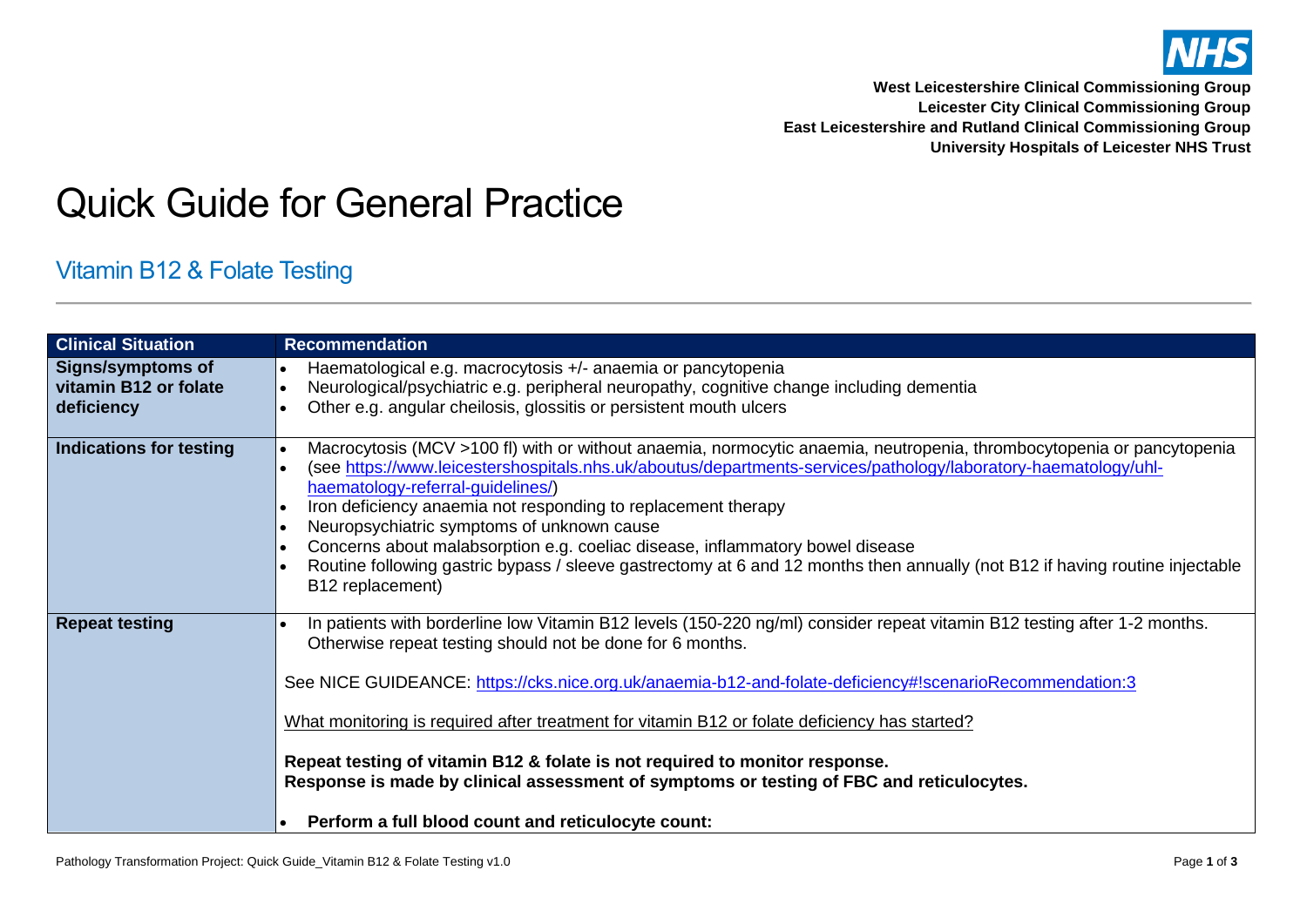

**West Leicestershire Clinical Commissioning Group Leicester City Clinical Commissioning Group East Leicestershire and Rutland Clinical Commissioning Group University Hospitals of Leicester NHS Trust**

|                          | Within 7-10 days of starting treatment.<br>$\circ$<br>A rise in the haemoglobin level and an increase in the reticulocyte count to above the normal range indicates<br>$\blacksquare$<br>that treatment is having a positive effect. |  |  |  |  |  |
|--------------------------|--------------------------------------------------------------------------------------------------------------------------------------------------------------------------------------------------------------------------------------|--|--|--|--|--|
|                          | If there is no improvement, check serum folate level (if this has not been done already).                                                                                                                                            |  |  |  |  |  |
|                          | After 8 weeks of treatment, and also measure iron and folate levels.<br>$\circ$<br>• The mean cell volume (MCV) should have normalised.                                                                                              |  |  |  |  |  |
|                          | On completion of folic acid treatment to confirm a response.<br>$\circ$                                                                                                                                                              |  |  |  |  |  |
|                          | Measuring cobalamin levels is unhelpful as levels increase with treatment regardless of how effective it is, and retesting is<br>not usually required.                                                                               |  |  |  |  |  |
|                          | $\circ$ However, cobalamin can be measured 1-2 months after starting treatment if there is no response.                                                                                                                              |  |  |  |  |  |
|                          | Neurological recovery may take some time — improvement begins within one week and complete resolution usually occurs<br>between six weeks and three months                                                                           |  |  |  |  |  |
|                          | Ongoing monitoring is unnecessary unless a lack of compliance with treatment is suspected, anaemia recurs, or<br>neurological symptoms do not improve or progress                                                                    |  |  |  |  |  |
|                          | Patients receiving injectable vitamin B12 replacement therapy do not need routine repeat Vit B12 testing                                                                                                                             |  |  |  |  |  |
| Interpreting results and | See NICE, CKS & BSH guidelines:                                                                                                                                                                                                      |  |  |  |  |  |
| <b>Management</b>        | Diagnosis: https://cks.nice.org.uk/anaemia-b12-and-folate-deficiency#!diagnosisSub:3<br>Management: https://cks.nice.org.uk/anaemia-b12-and-folate-deficiency#!scenario                                                              |  |  |  |  |  |
|                          | British Journal of Haematology: https://onlinelibrary.wiley.com/doi/full/10.1111/bjh.12959                                                                                                                                           |  |  |  |  |  |
| <b>References</b>        | O'Kane M, Pinkney J, Aasheim ET et al. BOMSS Guidelines on perioperative and postoperative biochemical monitoring and<br>micronutrient replacement for patients undergoing bariatric surgery. September 2014.                        |  |  |  |  |  |
|                          | Pelloso M, Basso D, Padoan M et al. Computer-based-limited and personalised education management maximise<br>appropriateness of vitamin D, vitamin B12 and folate retesting. J Clin Pathol 2016;69:777-783                           |  |  |  |  |  |